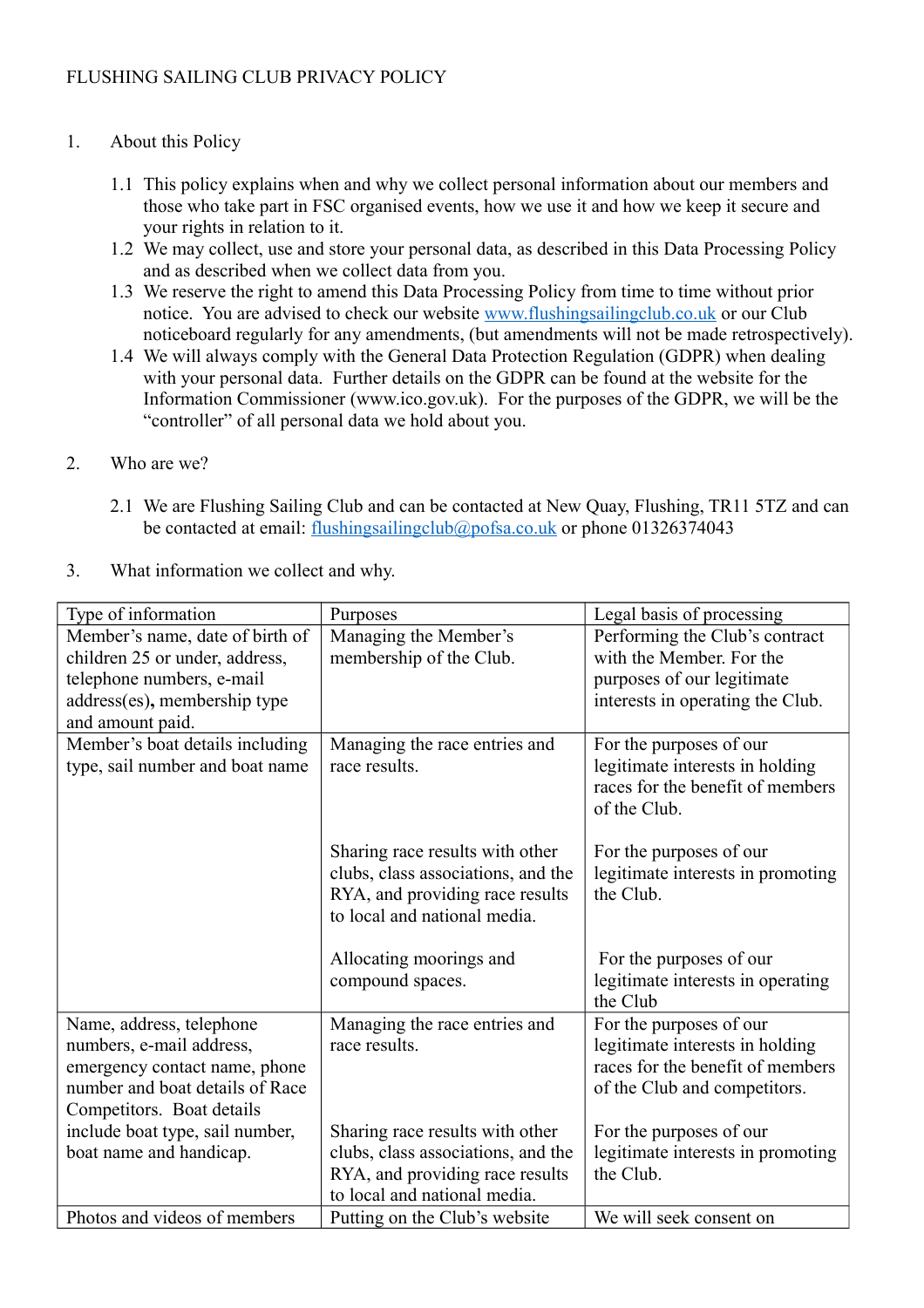| or race entrants and their boats                                                                           | and social media pages and<br>using in press releases.                                                | membership application forms<br>and each race entry form.<br>Withdrawal of consent can be<br>made at any time by contacting<br>us by e-mail or letter. |
|------------------------------------------------------------------------------------------------------------|-------------------------------------------------------------------------------------------------------|--------------------------------------------------------------------------------------------------------------------------------------------------------|
| Committee and Race Officer's                                                                               | Details are printed in the Club's                                                                     | For the purposes of our                                                                                                                                |
| name, email and phone number                                                                               | Sailing Instructions to help                                                                          | legitimate interests in ensuring                                                                                                                       |
|                                                                                                            | manage the racing.                                                                                    | Club Officers can be contacted.                                                                                                                        |
| Sponsor Names, contact,<br>address, email, and phone<br>number. Donation and donation<br>received details. | Putting on the Club's website, in<br>Club's SIs and social media<br>pages and used in press releases. | For the purposes of our<br>legitimate interests in promoting<br>the Club.                                                                              |
|                                                                                                            |                                                                                                       | We will seek consent via<br>correspondence. Withdrawal of<br>consent can be made at any time<br>by contacting us by e-mail or<br>letter.               |

- 4. How we protect your personal data
	- 4.1 We will not transfer your personal data outside the UK.
	- 4.2 We have implemented generally accepted standards of technology and operational security in order to protect personal data from loss, misuse, or unauthorised alteration or destruction.
	- 4.3 Please note however that where you are transmitting information to us over the internet this can never be guaranteed to be 100% secure.
	- 4.4 For any payments which we take from you online we will use a recognised online secure payment system.
	- 4.5 We will notify you promptly in the event of any breach of your personal data which might expose you to serious risk.
- 5. Who else has access to the information you provide us?
	- 5.1 We will never sell your personal data. We will not share your personal data with any third parties without your prior consent, (which you are free to withhold), except where required to do so by law or as set out in the table above or paragraph 5.2 below.
	- 5.2 We may pass your personal data to third parties who are service providers, agents and subcontractors to us for the purposes of completing tasks and providing services to you on our behalf (e.g. to print newsletters and send you mailings). However, we disclose only the personal data that is necessary for the third party to deliver the service and we have a contract in place that requires them to keep your information secure and not to use it for their own purposes.
- 6. How long do we keep your information?
	- 6.1 We will hold your personal data on our systems for as long as you are a member of the Club or take part in our racing and for as long afterwards as is necessary to comply with our legal obligations. We will review your personal data every year to establish whether we are still entitled to process it. If we decide that we are not entitled to do so, we will stop processing your personal data except that we will retain your personal data in an archived form in order to be able to comply with future legal obligations e.g. compliance with tax requirements and exemptions, and the establishment exercise or defence of legal claims.
	- 6.2 We securely destroy all financial information once we have used it and no longer need it.